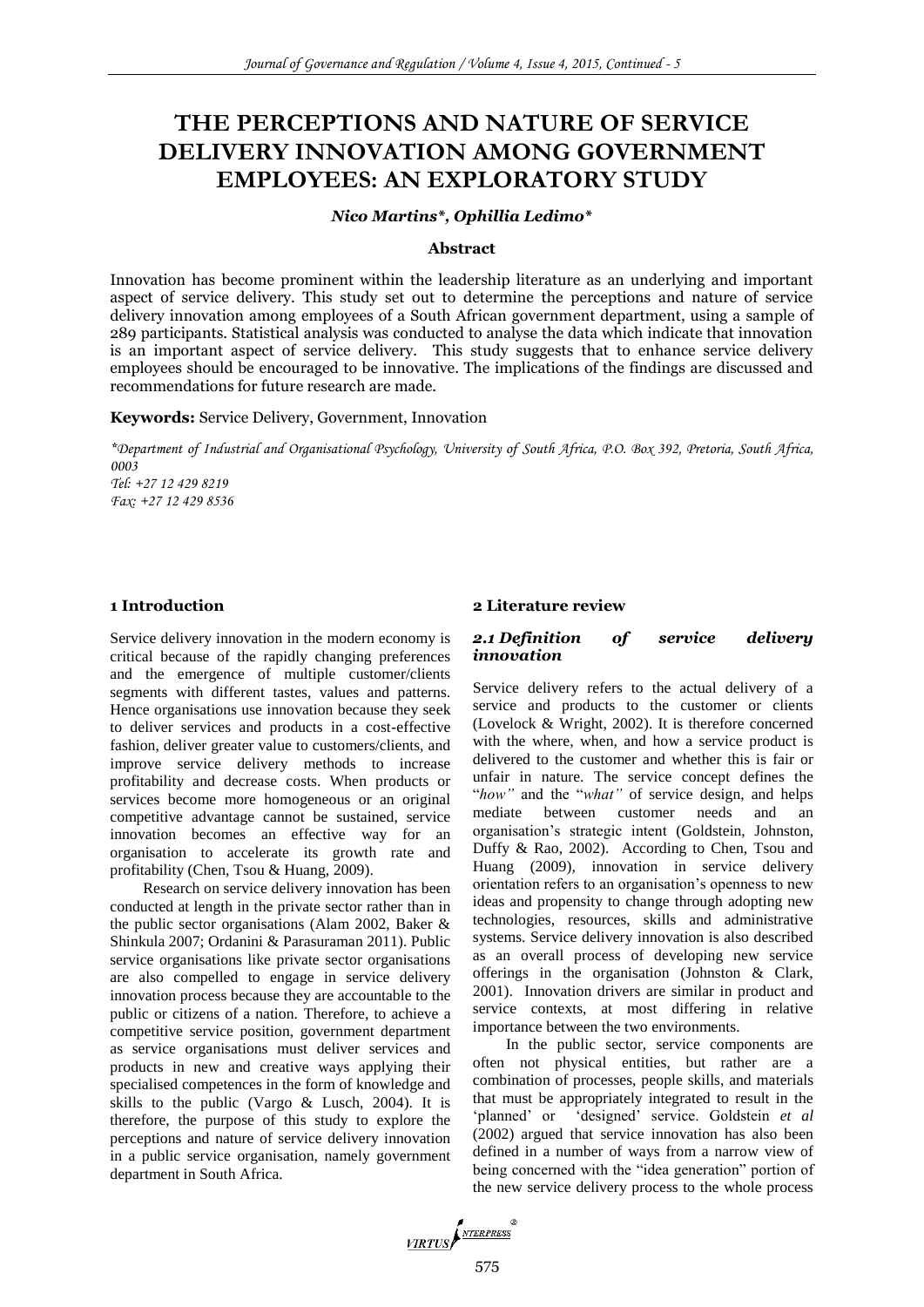of service development. It is therefore critical to clearly define the service concept before and during the innovation, design and development of services. Baker and Sinkula (2007) also highlighted that a broader framework of service delivery innovation involves simultaneous examination of multiple innovation antecedents and consequences in the service concept. Hence, the service concept then serves as a driver of the many decisions made during the innovation and design of service delivery systems and service encounters.

#### *2.2 Value of service delivery innovation in public service organisation*

Service delivery innovation is critical for organisational success. Service organisations design new service offerings from either the customer's viewpoint or the organisation's delivery viewpoint (Goldstein *et al*, 2002). Innovation is mainly reactive and proactive in nature.

Reactive service delivery innovation is aimed at addressing perceived irregularities, insufficiencies and inefficiencies identified by internal or external stakeholders of an organisation. This type of service delivery innovation, is problem oriented and would adopt a problems solving approach. According to Sijbom *et al* (2015) service delivery innovation that is reactive is triggered by problems observed by employees and managers who will highlight problematic practices and routines that they are responsible to oversee. One reason for perceived service delivery problems is the mismatch between what the organisation intends to provide (its strategic intent) and what its customers/clients may require or expect (customer/clients' needs) (Johnston & Clark, 2001).This suggests that reactive service delivery innovation is essentially in addressing existing

problems in the organisation identified by internal and external stakeholders.

Proactive service delivery innovation is important because it is aimed at enhancing organisational practices, procedures and process before problems occurs. The initiatives focus on continuous performance improvement in the organisation. Creative use of delivery modes is increasingly becoming a new source of differentiation and innovation for organisations today (Chen *et al*, 2009). According to Goldstein *et al* (2002); to ensure that the service package and service encounter fit the needs of the customer and the service organisation itself, organisations must focus on proactive measures to design and delivery their service concept.

In addition to the above, service delivery innovation is valuable in organisations because it improves or enhances the following (Goldstein *et al,* 2002; Johnston & Clark, 2001):

 *Service operation:* The way in which the service is delivered.

 *Service experience:* The customer's direct experience of the service.

 *Service outcome:* The benefits and results of the service for the customer or clients.

 *Value of the service:* The benefits the customer perceives as inherent in the service weighed against the cost of the service.

#### *2.3 Dimensions of service delivery innovation*

The process of service delivery innovation includes the initiation, communication, management and impact on clients/customers. This process is cyclical in nature.



Figure 1. Service delivering innovation process

*Initiation* of service delivery innovation is the first dimension and step of the process, it involves creating a culture of continuous service improvement in the organisation. An innovation orientation organisation leads to breakthrough innovation because of its focus on creativity, and it becomes an essential factor in creating more extra (new) and convenient (renew) service delivery channels (Chen *et al*, 2009).

$$
\underbrace{\textit{VIRTUS}}\textit{f}^{\textit{NTERPRESS}}\textit{f}
$$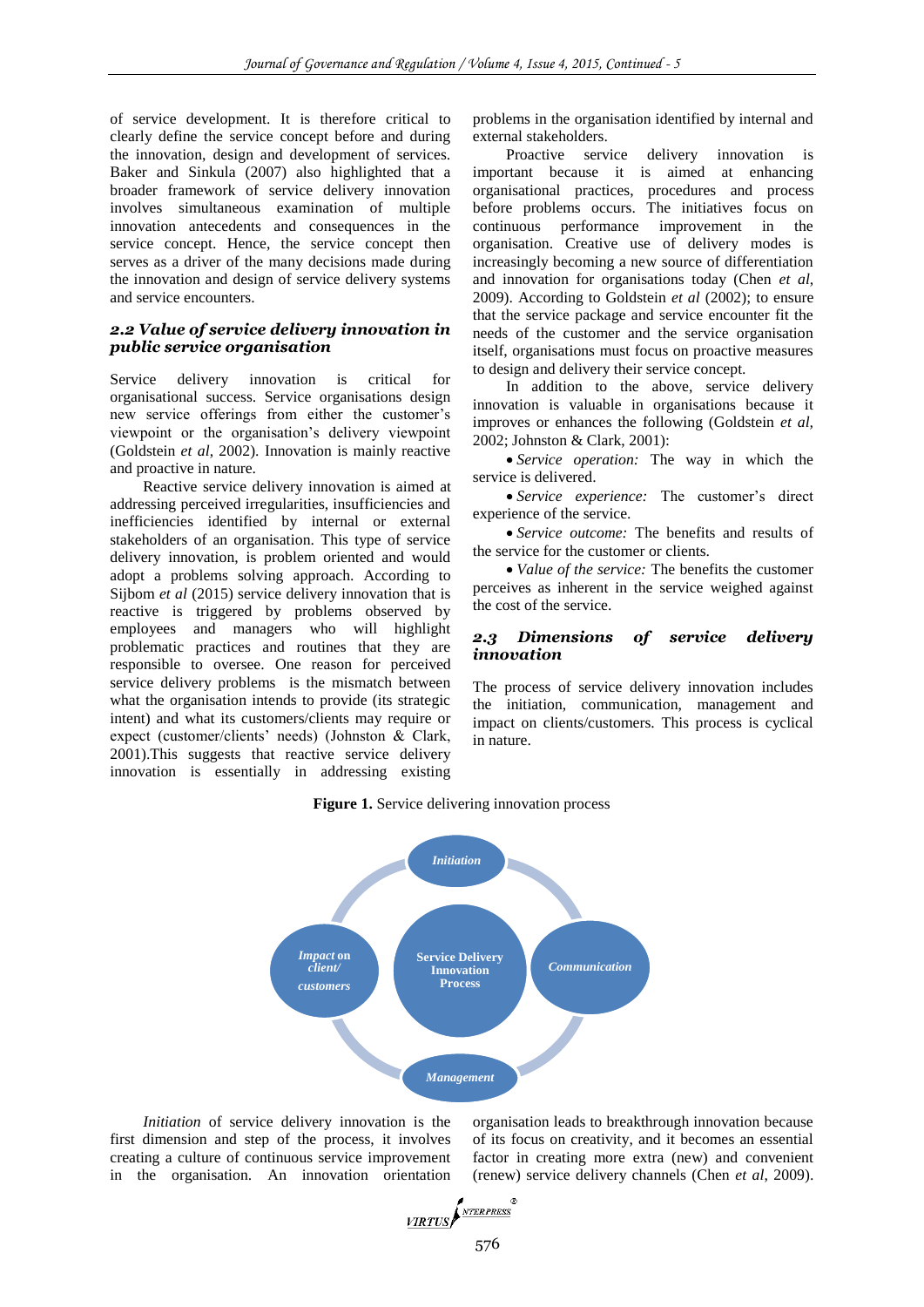This stage involves both internal and external stakeholders. According to Ordanini and Parasuranam (2011) engaging outside stakeholders helps to increase innovation radicalness, which is hindered when only internal sources are involved. Feedback and inputs from employees, managers, business partners and customers/clients are encouraged to initiate innovation. In service delivery innovation processes both internal and external stakeholders act more as knowledge providers, hence stakeholders' collaboration is important. Alam (2002) describe collaboration with all stakeholders in the initiation stage as the process of gaining information and feedback on specific issues or an extensive consultation with stakeholders by means of interviews, focus group and team discussion. This helps to identify stakeholder requirements, facilitates innovation implementation, and prevents processefficiency considerations from superseding the needs of all stakeholders.

*Communication* of service delivery innovation is the second dimension and step of the process. It is aimed at creating a clear and shared understanding of the nature of the new service to be provided, i.e. the service concept, how can managers/employees expect to design, implement and assess the success of the proposed new service. The information is communicated to secure buy-in with internal and external stakeholders as well as to show management commitment of the proposed innovations (Umashaker *et al*, 2011). Francis and Bessant (2005) argued that at this stage all stakeholders are informed through print and electronic communication systems of the organisation about the generation, acceptance, and implementation of new processes, products, or services for the first time within an organisational setting. It is through detailed communication and awareness that all stakeholders will engage actively in the process (Jansen 2005; Alam 2002).

*Management* of service delivery innovation is the third dimension and step of this process. This dimension focuses on leadership facilitation and support of service delivery innovation. Capacity to innovate is a core element of managing the process because it involves knowledge development and deployment of competence in order to introduce some new process, product, or idea in the organisation (Chen *et al*, 2009). According to Chase and Bowen (1991) the management of the innovation of a service delivery process by leadership should encompass the roles of the people (service providers), technology, physical facilities, equipment, and the specific processes by which the service is created and delivered. The framework for the innovation of the service delivery process should be based on the degree of standardisation, transaction volume per time period, locus of profit control, type of operating personnel, type of customer contacts, quality control, orientation of facilities, and motivational characteristics for

management and operating personnel (Goldstein *et al*, 2002).

*Impact* of service delivery innovation on customers and clients is the fourth and last step of the process. Managers face challenges when innovating services as they endeavour to increase process efficiencies, decrease costs, and increase service employee satisfaction, while also attempting to increase customer/clients satisfaction (Umashankar, Srinivasan & Hindman, 2011). Customer satisfaction is also an important component of improving service delivery through innovation as it enhances performance (Sijbom *et al,* 2015; Johnston *et al,* 2000). A positive impact of service delivery innovation in organisations implies that the organisation is able to fulfil its mandate, meet the needs and expectations of its stakeholders. Financial performance of the organisation is also another impact of service delivery innovation; hence it is used as a measure of innovation success. The effects of service innovation phenomena have by and large been assessed through perceptual rather than actual measures of organisational performance (Ordanini & Parasuranam, 2011).

## **3 Research design and methodology**

This section describes the research design, participants and sampling, measuring instrument and procedure as well as the statistical analysis of data.

## *3.1 Research design*

In order to achieve the objective of the empirical study, a quantitative design using a cross-sectional survey was adopted because it enabled the researcher to collect data from a large population (Wellman, Kruger, & Mitchell, 2009).

## *3.2 Participants*

The participants of this study were 289 employees of a South African government department. A simple random sampling approach was used in order to ensure that the sample would be representative of the population and unbiased (Terreblanche, Durrheim, & Painter, 2006). In terms of the sample size for this study, the researcher used the parameter that 200 to 500 participants are adequate for multivariate statistical analysis such as factor analysis (Avikaran, 1994).

## *3.3 Measuring instrument and procedure*

The questionnaire consisted of two sections. Section A measured the participants' biographical details which included race, age, gender, tenure and job level.

Section B consisted of the Service Delivery Innovation Questionnaire which is a virtually selfadministering survey and consists of 20 statements measuring the 4 dimensions of service delivery innovation namely initiation, communication,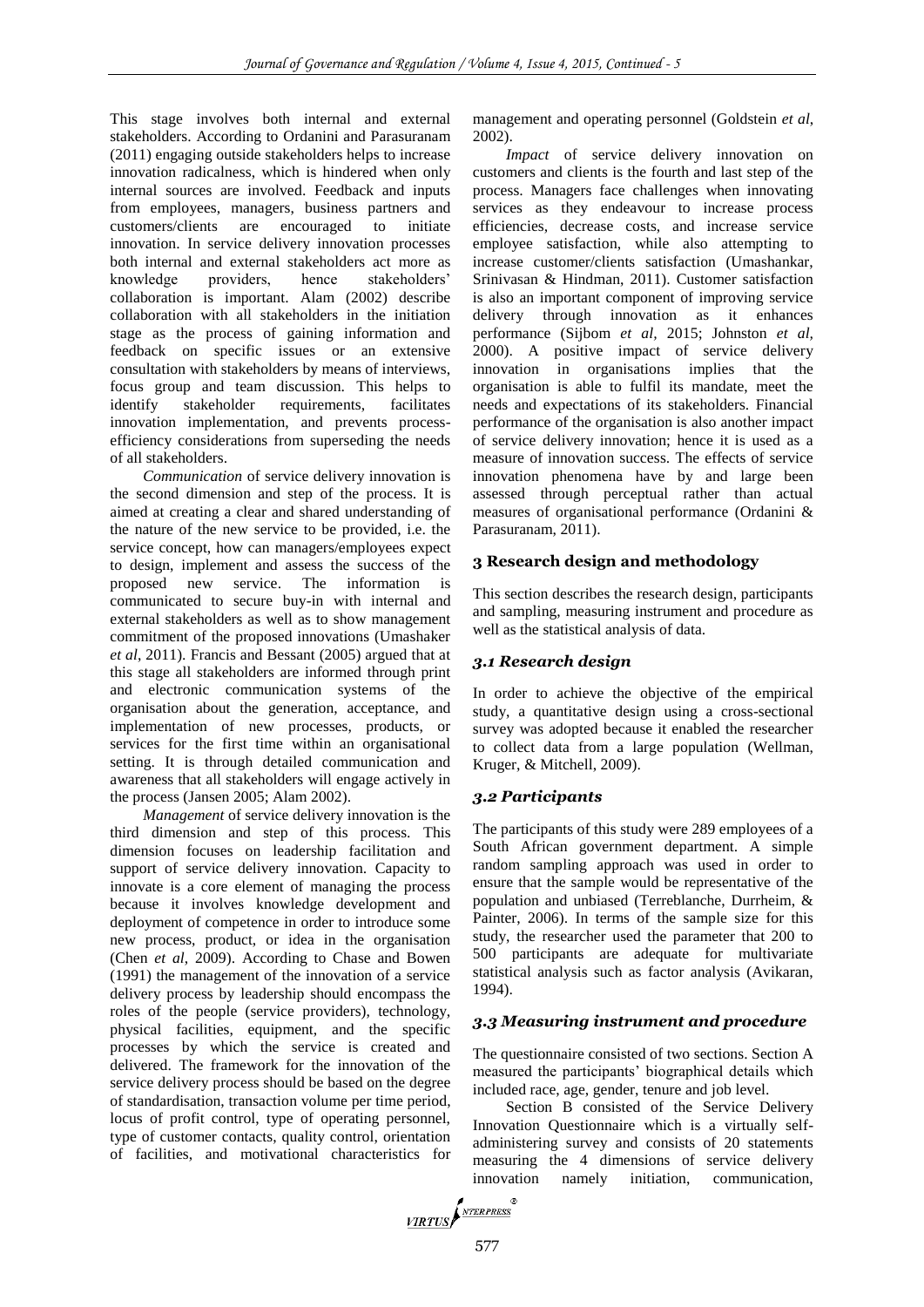management and impact on clients/customers. The statements of the questionnaire were configured using a five-point Likert scale ranging from 1, strongly disagree, to 5, strongly agree.

The ethical clearance to conduct the research in the organisation was granted by the management and the ethics committee of the department and research institution. An invitation to participate voluntarily in the study was sent to the employees. The questionnaire was completed during a group administration process facilitated by the researcher and it included a covering letter. The covering letter explained the purpose of the study and it explained ethical concerns such as anonymity, confidentiality, feedback and freedom of choice to participate in the study. The completed questionnaires were collected immediately by the researcher and were kept in a secure place.

## *3.4 Statistical analysis of data*

Descriptive statistics data analyses were conducted in this study using the Statistical Package for Social Sciences. The descriptive statistics were used to analyse the biographic variables of the sample and the reliability of the questionnaire. In addition, the mean score ranking technique was conducted.

## **4 Results of the study**

The findings of this study are presented firstly, focusing on the sample composition. Secondly, the reliability and descriptive statistics of the measuring instruments are discussed.

#### *4.1 Sample composition*

Table 1 presents the profile of the participants in this study. In terms of gender,  $59.5\%$  (n= 172) were female and 40.5% (n=117) were male. With regard to the different race groups of the participants, 78.9%  $(n=228)$  were African; 9.7% (n = 28) were white; 8%  $(n= 23)$  were coloured and 3.5%  $(n = 10)$  were Indian. Among the participants, approximately  $22.1\%$  (n = 64) were born between 1946 and 1964; 38.1% (n = 110) were born between1965 and 1977 while 39.8%  $(n = 115)$  were born between 1978 and 2000. In terms of the participants' current position,  $17\%$  (n = 49) were in management positions;  $46.3\%$  (n = 134) occupied professional and specialist positions, while  $36.7\%$  (n = 106) were employed as general workers. In addition,  $56.8\%$  (n = 164) of the participants had been in the employ of the organisation from 1 to 5 years.

| <b>Parameter</b>            | <b>Frequency</b>        | Percentage $(\% )$ |  |  |  |
|-----------------------------|-------------------------|--------------------|--|--|--|
| <b>Gender</b>               |                         |                    |  |  |  |
| Male                        | 117                     | 40.5               |  |  |  |
| Female                      | 172                     | 59.5               |  |  |  |
| Race                        |                         |                    |  |  |  |
| African                     | 228                     | 78.9               |  |  |  |
| Coloured                    | 23                      | 8.0                |  |  |  |
| Indian                      | 10                      | 3.5                |  |  |  |
| White                       | 28                      | 9.7                |  |  |  |
|                             | Age group               |                    |  |  |  |
| Born between 1978 and 2000  | 115                     | 39.8               |  |  |  |
| Born between 1965 and 1977  | 110                     | 38.1               |  |  |  |
| Born between 1946 and 1964  | 64                      | 22.1               |  |  |  |
|                             | Years of service        |                    |  |  |  |
| $1 - 5$ years               | 164                     | 56.8               |  |  |  |
| $6 - 10$ years              | 63                      | 21.8               |  |  |  |
| $11 - 15$ years             | 41                      | 14.2               |  |  |  |
| Over 16 years               | 21                      | 7.2                |  |  |  |
|                             | <b>Current position</b> |                    |  |  |  |
| Management                  | 49                      | 17                 |  |  |  |
| Professional and specialist | 134                     | 46.3               |  |  |  |
| General workers             | 106                     | 36.7               |  |  |  |

**Table 1.** Demographic profile of participants

# *4.2 Validity and reliability*

In terms of the content and face validity of the instrument, the researcher asked a panel of five experts in employee and organisational performance to review the survey items in order to determine whether the content was suitable for measuring the intended constructs. In addition, a pilot study was conducted with a convenience sample of 30 participants as a pre-test of the instrument. The feedback from the panel of experts and pilot study was used to make changes to the instrument items, which included rewording and rephrasing items as well as deleting and adding items. With regard to the construct validity, the reliabilities of the factors were used to assess the construct validity and it was measured using Cronbach's alpha co-efficient.

$$
\sqrt{IRTUS} \left( \frac{NTERPRESS}{NTERPRESS} \right)
$$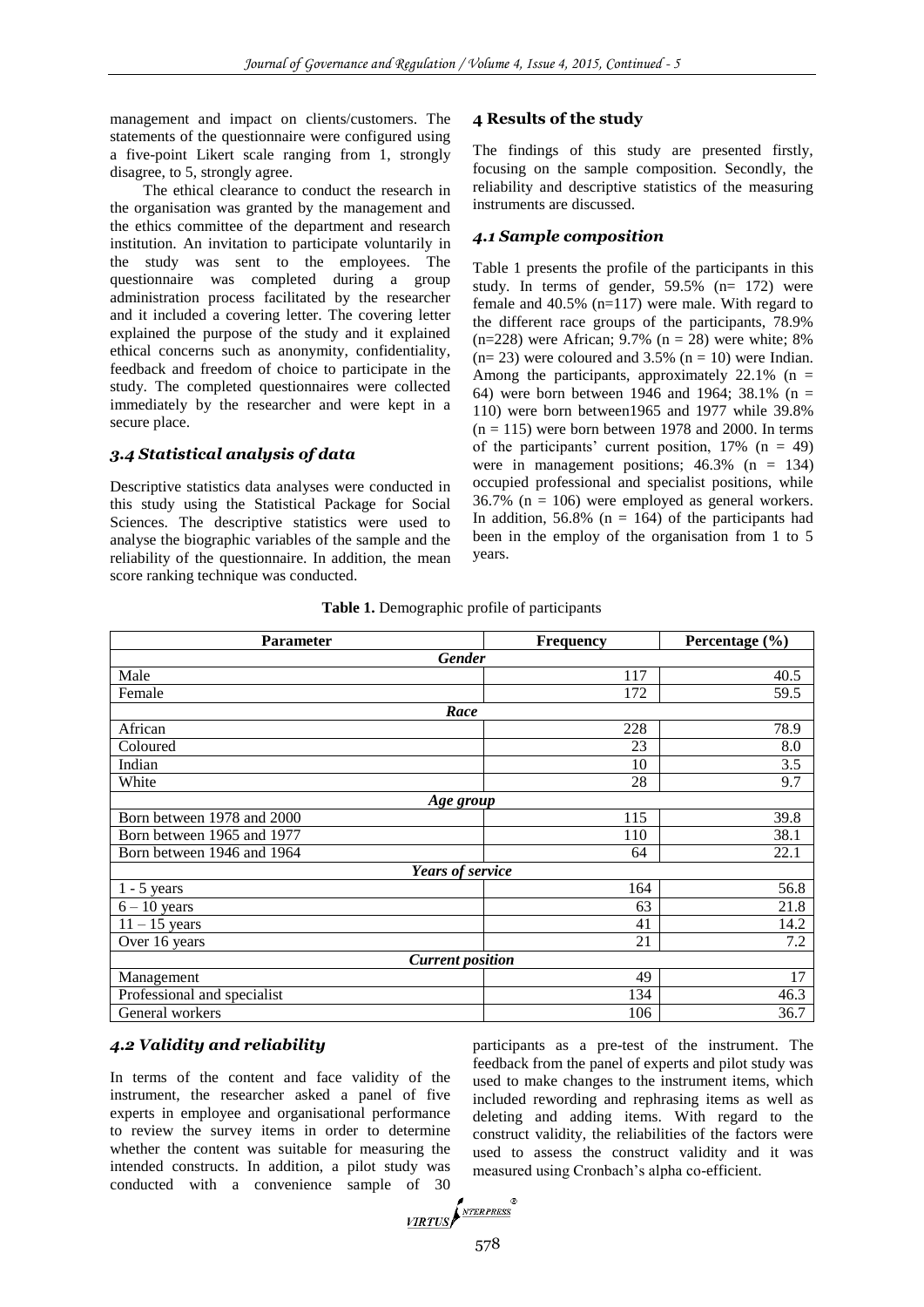| <b>Factors/Dimensions</b>                                  | Number of items | <b>Reliability</b> |
|------------------------------------------------------------|-----------------|--------------------|
| Initiating service delivery innovation                     |                 | 0.8                |
| Communication of service delivery innovation changes       |                 | 0.74               |
| Management of service delivery innovation                  |                 | 0.70               |
| Impact of service delivery innovation on customers/clients |                 | 0.72               |
| Overall                                                    |                 | 0.74               |

**Table 2.** Number of items and reliabilities of the service delivery innovation dimensions

The Cronbach's alpha coefficients for the four service delivery innovation factors or dimensions are presented in Table 2 above. The results of the coefficients are considered to be satisfactory because they were significantly greater than the recommended 0.70 (Terreblanche *et al.*, 2006).

They varied from 0.81 (Initiating service delivery innovation), 0.74 (Communication of service delivery innovation changes), 0.70 (Management of service delivery innovation) to 0.72 (Impact of service delivery innovation on customers/clients). The overall reliability of 0.74 indicates that the measure has good internal consistencies and is a valid measure of service delivery innovation.

# *4.3 Means and standard deviations for service delivery innovation*

Table 3 presents the mean scores of the survey used in this study. The summated means for the four service delivery innovation dimensions indicate that the management of service delivery innovation dimension was ranked highest (m=4.31); followed by communication of service delivery innovation changes dimensions (m= 3.42); initiating service delivery innovation dimension (m=3.22) and the impact of service delivery innovation on customers/clients dimensions (m= 3.01). This ranking of the means score results indicates that the employees in this organisation have a positive perception of all the four dimensions of service delivery innovation. The fact that the mean scores for all the four dimensions and the overall mean were between the "agree" and "strongly agree" ratings on the Likert scale reflect that these employees seem to have satisfactory or positive perceptions of service delivery innovation in their organisation.

| <b>Factor/Dimensions</b>                                      | <b>Mean score</b> | <b>Standard deviation</b> | Position in rank order |
|---------------------------------------------------------------|-------------------|---------------------------|------------------------|
| Initiating service delivery innovation                        | 3.22              | 0.807                     |                        |
| Communication of service delivery<br>innovation changes       | 3.42              | 0.822                     |                        |
| Management of service<br>delivery<br>innovation               | 4.31              | 0.913                     |                        |
| Impact of service delivery innovation on<br>customers/clients | 3.01              | 0.781                     |                        |
| <b>Overall mean score</b>                                     |                   |                           | 3.81                   |

**Table 3.** Means scores, standard deviations and rank order of service delivery innovation dimensions

#### **5 Discussion of results**

The main purpose of this study was achieved which was namely; to determine the perceptions and nature of service delivery innovation among employees of a South African government department. Overall the results of this study indicate that employees in this government department seem to have a positive perception of service delivery innovation in their organisation. According to Sijbom *et al* (2015); this is critical in today's complex and highly competitive environment because organisations need to be continuously innovative in order survive and prosper.

The positive perception regarding initiating service delivery innovation in the organisation implies that employees are encouraged to propose initiatives that can improve and enhance service delivery in the organisation. Shalley, Zhou and Oldham (2004) argued that when employees are allowed to be innovative they are able to produce novel, potential useful ideas about organisational practices, products,

practices, services or procedures. Engaging all internal and external stakeholders creates a culture of innovation and provides the organisation with valuable feedback and inputs for initiating innovation from stakeholders (Chase & Bowen, 1991; Lovelock & Wright, 2002).

Leaders can influence the communication and management of innovative service delivery because of their power over the allocation and distribution resources and support. They fulfil a key role in managing bottom up creativity or innovation, since leaders determine which initiatives are able to succeed (Janssen, 2005; Edvardsson & Olson, 1996). The respondents of this study's positive perception of the communication, implementation and management of service delivery innovation indicate management support and commitment to innovation through the allocation of human and financial resources. Several and a wide variety of decisions required to design, implement and deliver an innovative service. Hence management and leadership that is service oriented is